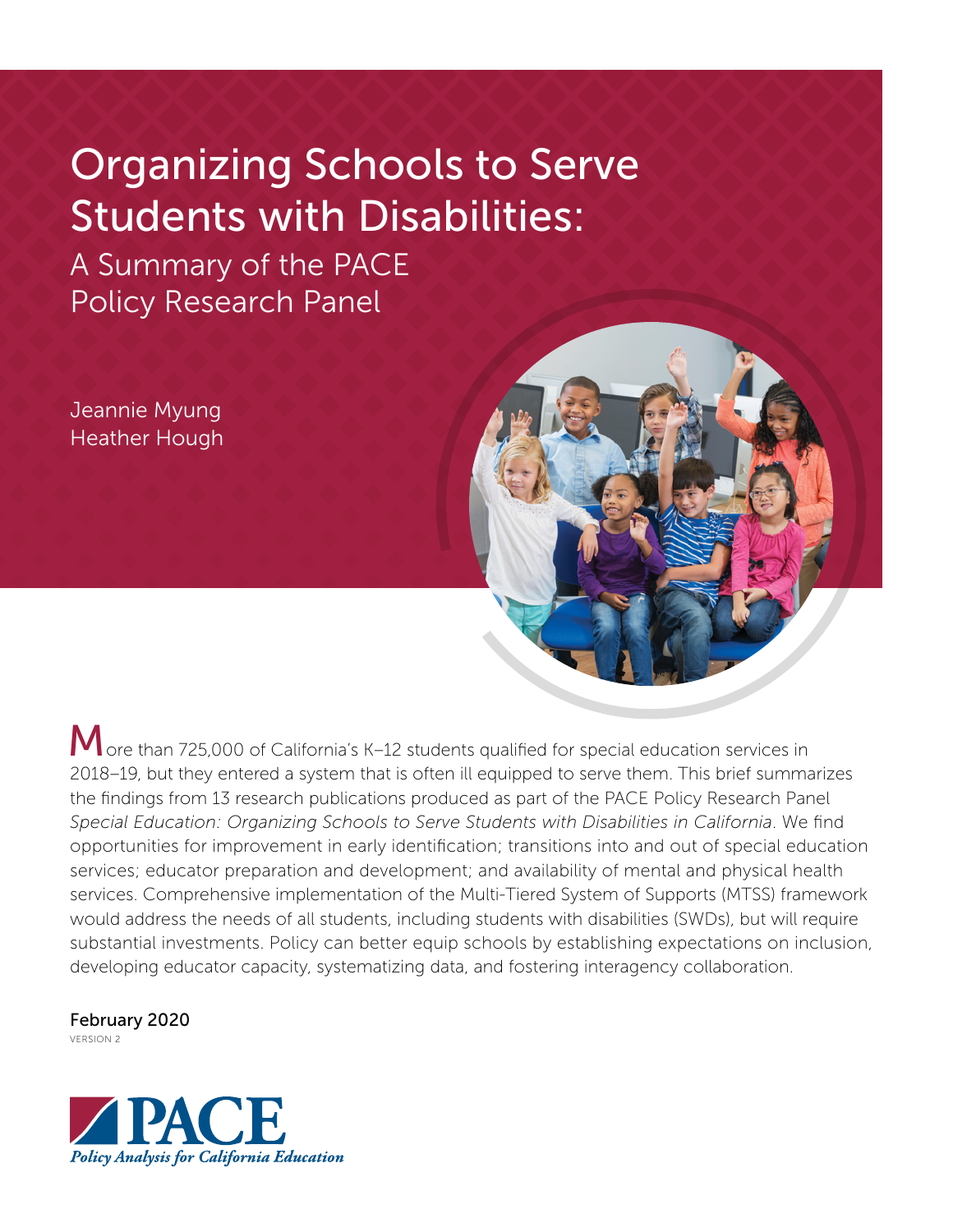

# **Introduction**

By law, students with disabilities (SWDs) are guaranteed a free and appropriate public education (FAPE) in a least restrictive environment (LRE). In the U.S. Department of Education's Office of Special Education and Rehabilitative Services (OSERS) 2019 annual assessment of state compliance with the Individuals with Disabilities Education Act (IDEA), California landed in the category of "needs assistance (two or more consecutive years)" based on the state's level of compliance with federal law and its outcomes for SWDs. It was, in fact, the sixth consecutive year that California was determined to "need assistance" since OSERS revised its evaluation process in 2014.1

The state has made many new investments in K–12 education in recent years, with additional money going to students with high needs via the Local Control Funding Formula (LCFF). However, special education is not covered by the LCFF, and improving funding and services for this vulnerable population has become a critical priority for students, families, schools, and districts. Growth in state special education funding has not kept pace with district costs, making special education a pressing budgetary concern for over 90 percent of California districts.<sup>2</sup> And parents of SWDs are not satisfied with the quality of services their children receive: in California, the number of due process complaints per 10,000 students ages 3 through 21 served under IDEA is triple the national average. $3$ 

These challenges have made special education an urgent priority for policy and practice in California. The need for practical knowledge to guide the development of new systems made this topic well suited for a PACE Policy Research Panel (PRP), which is an approach to rapidly building and mobilizing knowledge on key topics. The PRP *Special Education: Organizing Schools to Serve Students with Disabilities* assembled leading researchers, policymakers, and practitioners to build and consolidate knowledge on how best to serve SWDs and make this knowledge more useful for system improvement. This brief summarizes the findings from 13 research projects<sup>4</sup> produced as a result of the PRP and is organized to address these key questions:

- Who are California's SWDs?
- How are SWDs currently being served?
- What could schools do to better serve SWDs?
- What policies can equip schools to better serve SWDs?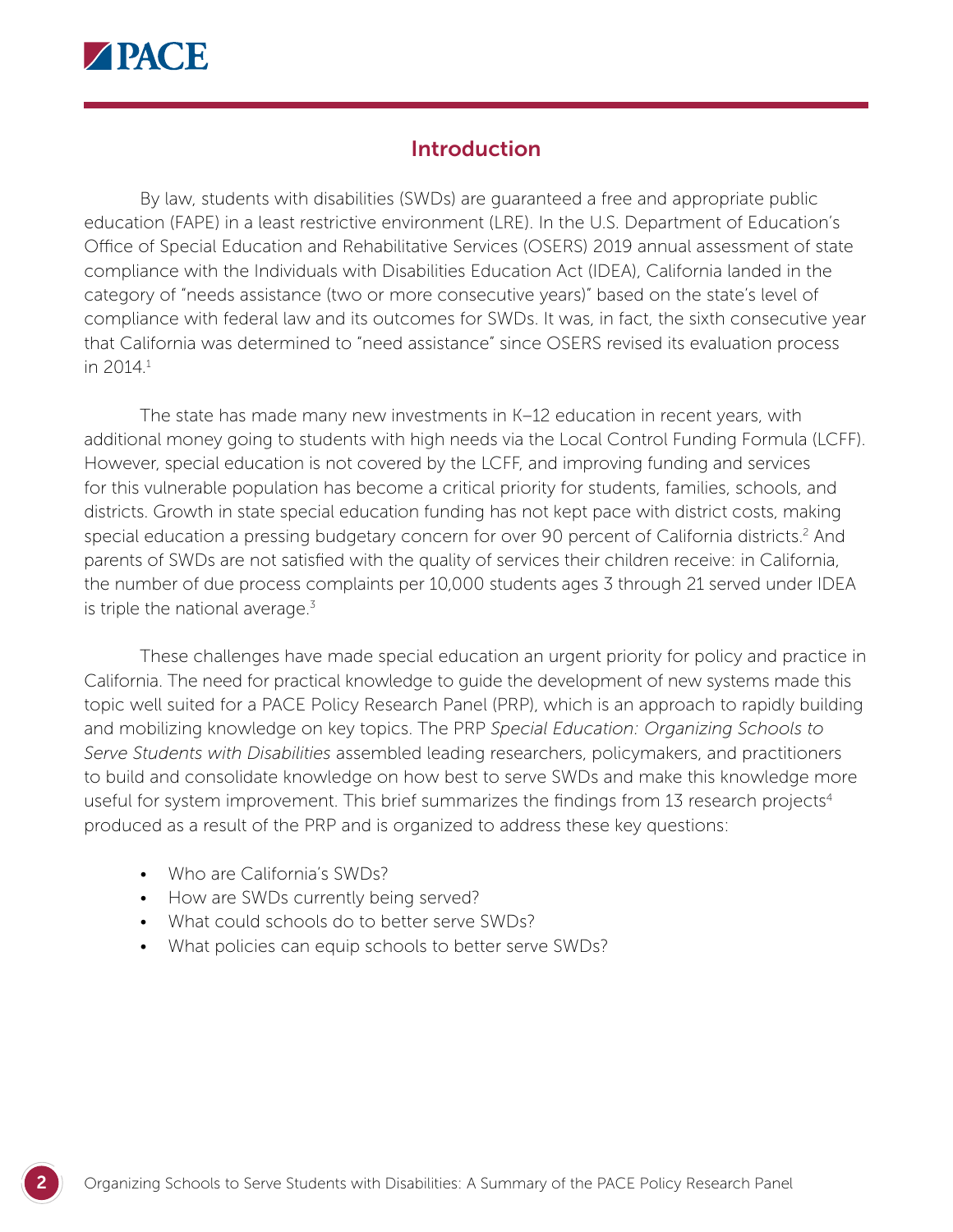# Who Are California's SWDs?

Over 725,000 K–12 students in California received special education services in the 2018–19 school year.<sup>5</sup> Approximately 11.7 percent of California's K–12 students qualify for special education, up from 10.3 percent since 2014–15.<sup>6</sup> The steepest increase is in the number of students with relatively severe disabilities, which has nearly doubled since 2000–01, primarily due to significant growth in autism spectrum diagnoses. The largest group, accounting for more than 59 percent of special needs students, is comprised of those with learning disabilities and speech/language impairments.7

An analysis of data from the CORE districts<sup>8</sup> ([Gee, Beno, & Witte, 2020](https://edpolicyinca.org/publications/students-disabilities-core-districts)) found that SWDs come from diverse backgrounds but that males, African Americans, English language learners, and foster youth are disproportionately represented relative to their representation among all students.

# How Are SWDs Currently Being Served?

California began using the California School Dashboard in 2017 to examine school and district outcomes not only for students on average but also for subgroups of students, including SWDs.<sup>9</sup> Based on Dashboard results, many districts are failing to meet standards for their SWDs. Among 1,002 total local educational agencies (LEAs) in California, 333 were identified for differentiated assistance in 2019; over half of these districts (187) were eligible for assistance, at least in part, because SWDs in the district were performing poorly [\(Gee, 2020](https://edpolicyinca.org/publications/students-disabilities-and-differentiated-assistance)), particularly in the state priority areas of Pupil Achievement and Pupil Engagement. The Dashboard shows that outcomes for SWDs within these LEAs are worse than for students overall when it comes to chronic absenteeism, suspension rates, and college/career readiness. Research produced by the PACE PRP identified five factors related to service delivery for SWDs that contribute to these lower outcomes: 1) underidentification of students needing services, 2) low inclusion rates, 3) underprepared special and general education teachers, 4) inadequate mental health and other services, and 5) lack of attention to postsecondary transitions.

#### Students in Need Are Not Always Identified for Services

Students must be identified before they can begin receiving special education services. Decades of research and scholarly consensus conclude that intervention can reduce developmental delays and lessen adverse developmental effects—and intervention is more effective when begun early. Therefore, early screening and assessment systems are critical [\(Hunt, 2020\)](https://edpolicyinca.org/publications/identifying-young-children-early-intervention-california).

Research has demonstrated that high-quality early intervention for infants and toddlers with developmental delays and disabilities has had improved outcomes and has generated long-term cost savings due to fewer students repeating grades, enhanced productivity, lower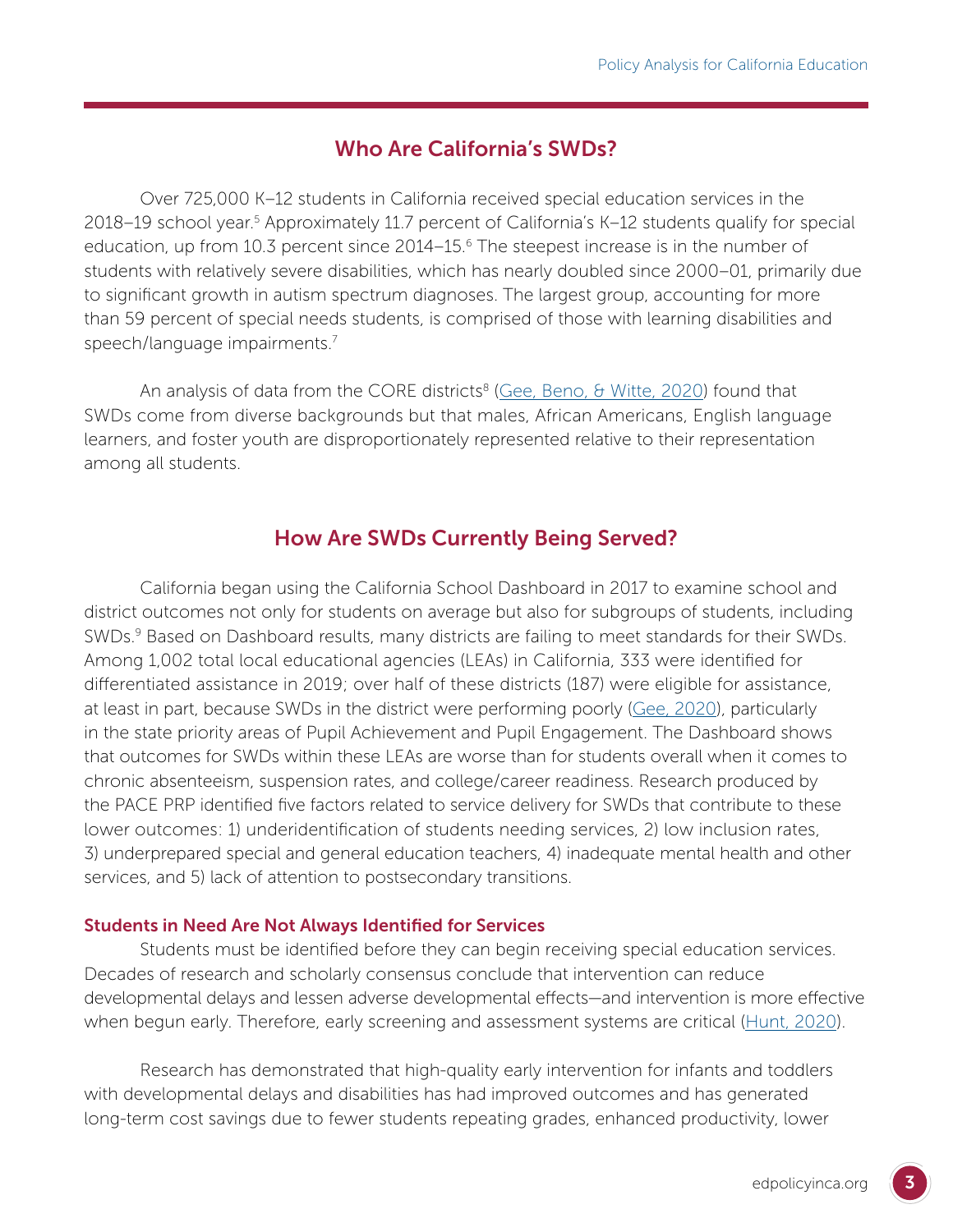

welfare costs, increased tax revenues, and lower juvenile justice costs. Programs that provide health, early learning, and care from birth show a 13 percent return on investment per child per year [\(Hunt, 2020\)](https://edpolicyinca.org/publications/identifying-young-children-early-intervention-california).

Despite the well-established consensus on the benefits of early identification, California continues to fall below national averages in identifying and serving infants, toddlers, and preschoolers with developmental disabilities. Ideally, all children should be screened, but fewer than 1 in 3 California children receive developmental screenings, and California ranks 43rd in developmental screening rates for young children [\(Hunt, 2020](https://edpolicyinca.org/publications/identifying-young-children-early-intervention-california)).

After they have been diagnosed, children age 3 and older receive special education services based on an Individualized Education Program (IEP), a legal document that specifies the instruction, supports, and services the child requires to make progress in school. Learning disabilities are diagnosed by (a) a severe discrepancy between student aptitude for learning and academic performance; (b) patterns of basic cognitive processing strengths or weaknesses impairing a student's ability to learn; or (c) failure to respond positively to an individually customized instructional intervention [\(Farkas, 2020](https://edpolicyinca.org/publications/achievement-gaps-and-MTSS)).

After comparing students with similar needs for academic assistance, students of all racial/ ethnic subgroup categories and most levels of need are identified for special education at a lower rate in California than national averages. And even though African American students are identified for special education at higher rates relative to their representation among all students, African American students who are low performing in reading and math are actually less likely to be identified for special education than similarly low-performing White students ([Farkas, 2020\)](https://edpolicyinca.org/publications/achievement-gaps-and-MTSS).<sup>10</sup> Low performance is associated with many causes other than disability; however, the lower likelihood of a low-performing African American student receiving special education services raises equity concerns, particularly if special education services are the primary resource available in schools to help low-performing students.

#### Inclusion Rates Are Low

The inclusion of SWDs in general education classroom settings is an important predictor of positive outcomes. SWDs who spend at least 80 percent of the school day in general education classrooms have fewer absences; higher academic performance; higher rates of grade progression and on-time graduation; and higher rates of college attendance and employment [\(Lindstrom & Beno, 2020](https://edpolicyinca.org/publications/promoting-successful-transitions-students-disabilities)). Due to the benefits of educating SWDs alongside peers without disabilities, placement of SWDs in a least restrictive environment (LRE) is stipulated in federal law. While each student's LRE is individually determined by their IEP team, the law states that student placement should maximize opportunities for students to interact with their peers without disabilities. However, in 2017–18, California had one of the lowest inclusion rates in the country: 56 percent compared to a national average of 63.4 percent [\(Humphrey, Gamse, Myung,](https://edpolicyinca.org/publications/what-california-can-learn-other-states)  [& Cottingham, 2020\)](https://edpolicyinca.org/publications/what-california-can-learn-other-states). Furthermore, even when included in general education classrooms,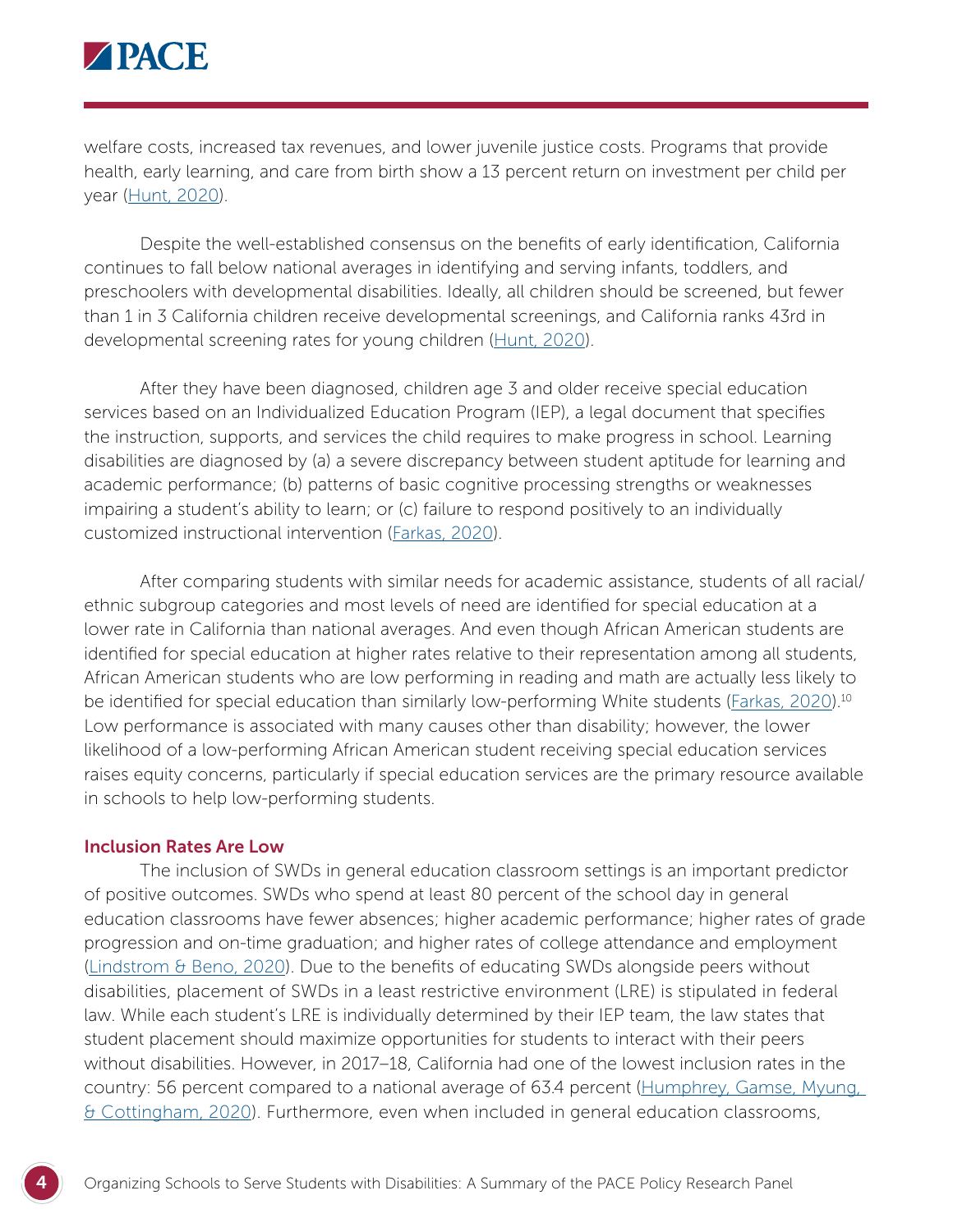SWDs still experience barriers to accessing grade-level content, such as reduced cognitive demands of instruction [\(Lambert, 2020\)](https://edpolicyinca.org/publications/increasing-access-universally-designed-mathematics-classrooms).

#### General and Special Education Teachers Are Underprepared

In inclusive placements, the bulk of a student's school day is spent learning alongside peers without disabilities under the instruction of general education teachers. Thus, improving the educational experiences and outcomes of SWDs in California hinges on the capacity of both general education and special education teachers to meet students' learning needs. Research shows that teachers in both categories are underprepared.

Special education teachers. California districts are facing acute shortages of qualified special education teachers, with two out of every three new recruits now entering active teaching without having completed preparation. As a result, the students with the greatest need who require the most expert teaching are often taught by the least qualified teachers, and those teachers do not stay long enough to develop greater expertise—instead, they leave at twice the rate of those who are fully prepared. Faced with high costs of living, many experienced special education teachers are choosing to leave the profession. Additionally, it is projected that over a quarter of California's special educators who were teaching in 2014 will retire by 2024 a higher percentage than in any other subject area. There are few qualified teachers joining the workforce to replace them. Part of the reason for the challenge in recruiting and retaining teachers in special education is due to difficult working conditions. In other states, such as New York, the caseload limit for special education teachers is 20 students, or 25 students for grades 7 and above. By contrast, in California the caseload limit is 28 students but it is not uncommon for caseloads to increase up to 32 students ([Ondrasek, Carver-Thomas, Scottt, & Darling-Hammond,](https://edpolicyinca.org/publications/californias-special-education-teacher-shortage)  [2020](https://edpolicyinca.org/publications/californias-special-education-teacher-shortage)). Given that special education teachers often have inadequate preparation, low salaries, and high caseloads, it is not surprising that California districts have difficulty recruiting and retaining these teachers.

**General education teachers.** Of all the elements of the California Standards for the Teaching Profession (CSTP), beginning teachers in California report feeling least prepared to identify and address special learning needs—and their supervisors concur: principals' perceptions of teacher preparedness across the six domains of the CSTP are lowest for teachers' readiness to identify and address special learning needs.<sup>11</sup> General education teachers in California feel overwhelmed by the prospect of teaching SWDs in an inclusion setting. This is likely a combination of insufficient preparation and lack of adequate support. California's schools have the second highest student–teacher ratio in the nation, $12$  with fewer supports to provide classroom assistance or student support than in other states ([Powell, Estes, & Briscoe, 2020\)](https://edpolicyinca.org/publications/realizing-one-integrated-system-care-children). As a result, many California teachers have a "No Can Do" attitude about inclusion in their classrooms [\(Humphrey et al., 2020](https://edpolicyinca.org/publications/what-california-can-learn-other-states)). To improve preparation, the California Commission on Teacher Credentialing (CTC) is revising Teaching Performance Assessments Design Standards for general education teaching in an effort to better prepare general education teachers for teaching SWDs ([Gottfried & Kirksey, 2020\)](https://edpolicyinca.org/publications/preparing-teachers-educate-students-learning-disabilities).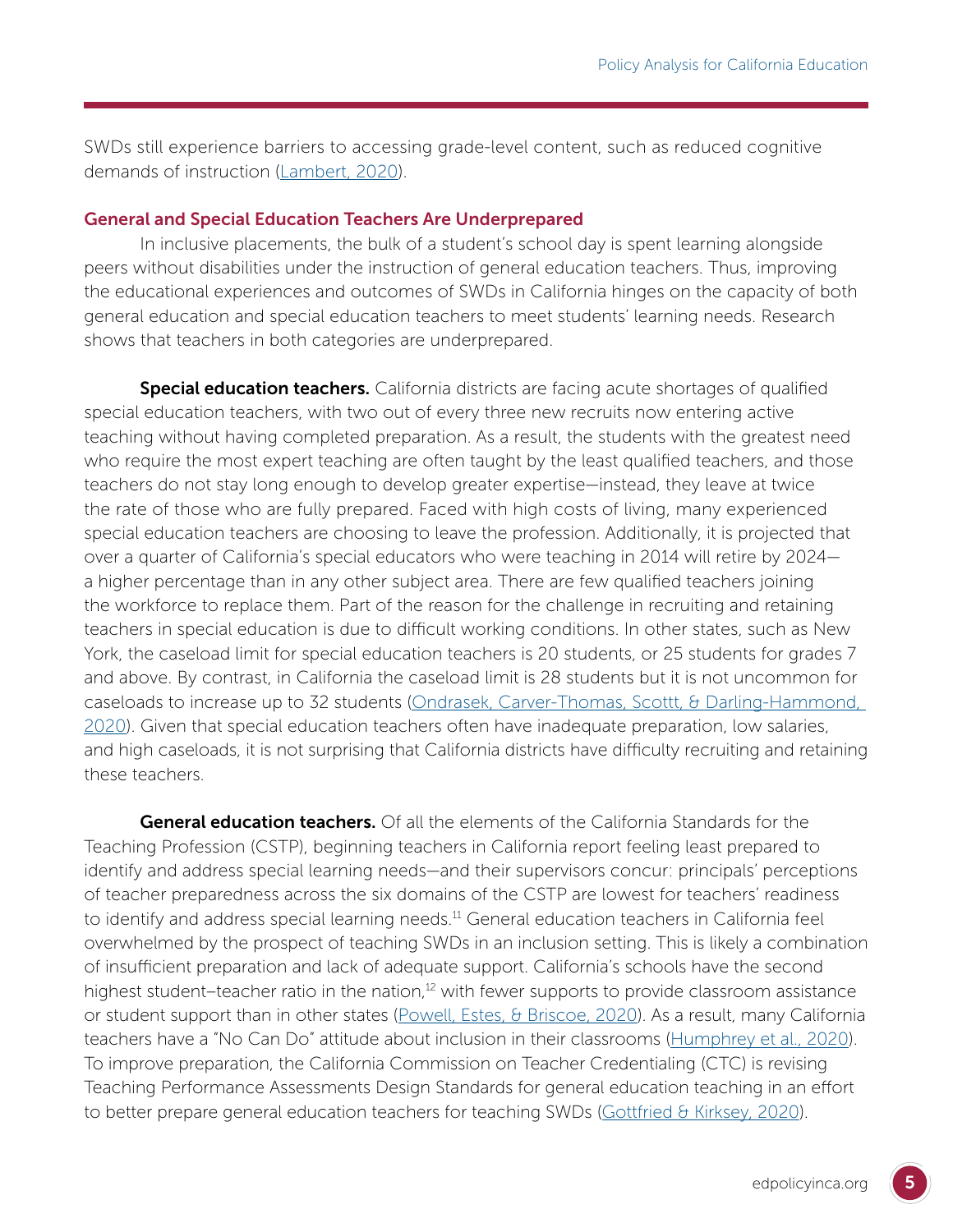

#### Mental Health and Other Services Are Lacking

In addition to instructional or academic supports, many SWDs can benefit greatly from mental and physical health services. Research shows that students are 21 times more likely to receive such services if they are provided on a school campus; however, California ranks near or at the bottom of all states in terms of providing access to healthcare or mental healthcare inside schools.13 While California has far more Medi-Cal eligible children than any other state in the nation, it draws down less school-based Medicaid funding than 39 states; less than 5 percent of California's Medi-Cal-eligible students receive the mental health services to which they are entitled ([Powell et al., 2020](https://edpolicyinca.org/publications/realizing-one-integrated-system-care-children)).

#### Schools Do Not Always Support Successful Postsecondary Transitions for SWDs

The Individuals with Disabilities Education Act of 2004 describes the fundamental purpose of a free appropriate public education as preparing youth with disabilities for "further education, employment, and independent living." In California, 71 percent of SWDs in the Class of 2019 earned a high school diploma compared to 86 percent of all students. In terms of postschool outcomes, approximately half of SWDs were enrolled in higher education one year after high school, just 25 percent of SWDs were competitively employed, and just under 10 percent were participating in subsidized employment or training programs following high school [\(Lindstrom &](https://edpolicyinca.org/publications/promoting-successful-transitions-students-disabilitiesz)  [Beno, 2020](https://edpolicyinca.org/publications/promoting-successful-transitions-students-disabilitiesz)). While California has a historically low unemployment rate of 4 percent, individuals with disabilities continue to lag behind individuals without disabilities with an unemployment rate of 13 percent. The high unemployment rate for individuals with disabilities is compounded by their lack of workforce preparation in school ([McFarlane & Guillermo, 2020\)](https://edpolicyinca.org/publications/work-based-learning-students-disabilities).

### What Could Schools Do to Better Serve SWDs?

When it comes to serving SWDs, California consistently performs below national averages, whether it is in early identification, inclusion rates, student achievement, teacher preparation, provision of mental health services, or postsecondary transition services. Our research has identified four key practice and policy levers that could lead to substantive and meaningful changes for students with and without disabilities in California.

#### Move Towards Comprehensive Implementation of the MTSS Framework

California's Multi-Tiered System of Supports (MTSS)<sup>14</sup> is a framework for aligning necessary systems to provide targeted support to students for academic, behavioral, and social-emotional success. MTSS is comprised of three tiers of instruction and supports that increase in intensity, duration, and individualization based on student needs. Tier 1 instruction is the general education that all students receive and includes core academic curriculum, positive behavior supports, and social-emotional learning (SEL) for all students, including those with high-incidence disabilities (e.g., learning disabilities; behavioral or social difficulties). Students who still struggle after Tier 1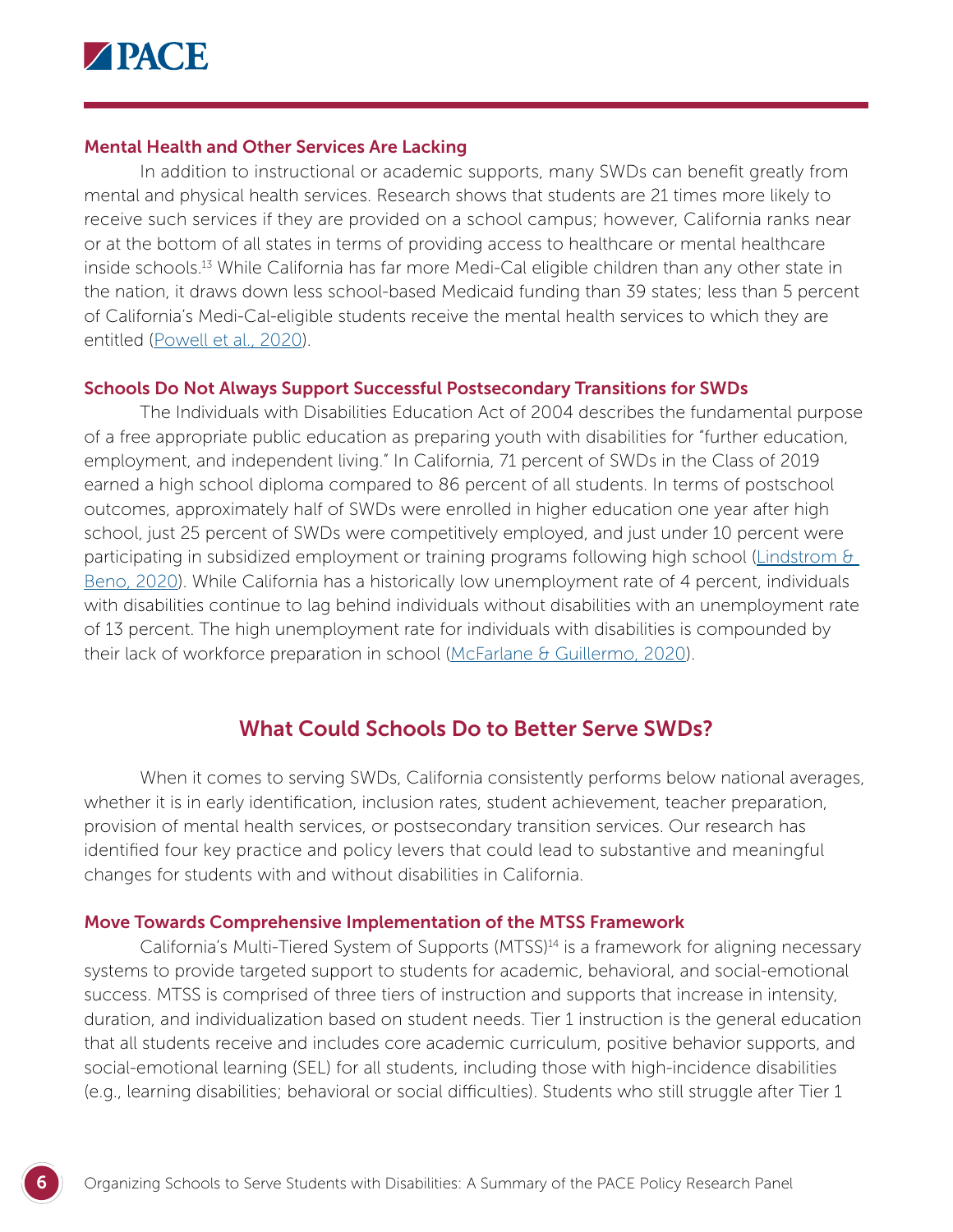are offered Tier 2 supports, which are evidence-based, targeted, small-group interventions. Tier 3 intensive supports are offered to students who are not responding to Tier 2 supports. Instruction and intervention at each tier can be informed by Universal Design for Learning (UDL), which is grounded in learning sciences and neuroscience [\(Lambert, 2020;](https://edpolicyinca.org/publications/increasing-access-universally-designed-mathematics-classrooms) [Stahmer,](https://edpolicyinca.org/publications/improving-education-california-students-professional-development)  [Oliver, & Schetter, 2020](https://edpolicyinca.org/publications/improving-education-california-students-professional-development)). However, more attention and resources must be allocated to the implementation of MTSS for educator training so that personnel can provide high quality Tier 1 instruction [\(Lambert, 2020](https://edpolicyinca.org/publications/increasing-access-universally-designed-mathematics-classrooms)), Tier 2 and 3 interventions, and ongoing data collection and monitoring [\(Farkas, 2020](https://edpolicyinca.org/publications/achievement-gaps-and-MTSS)). Efforts such as the California Scale-Up MTSS Statewide (SUMS) Initiative<sup>15</sup> are beginning to build capacity to implement the MTSS framework in California schools; however, greater investment will be required.

#### Attend to Transitions

The transitions into and out of special education services and among schools and programs can be confusing and burdensome for students and families. Furthermore, there is often a disconnect in the transition between infant/toddler services administered by the Department of Developmental Services (Part C of IDEA) and preschool services for 3- to 5-yearolds (Part B of IDEA) administered by the Department of Education. For example, only 1.8 percent of toddlers receiving services in California were deemed eligible for Part B services when they turned three [\(Kasari, 2020](https://edpolicyinca.org/publications/transition-preschool-children-disabilities)). To address this problem, well before the transition to preschool, a menu of early intervention and school services should be provided to each family to mitigate service gaps. Non-English-speaking families need competent interpreters to offer transition information very early in the process. Improvements in staff knowledge and expertise will require better training, higher expectations for interagency coordination, and greater oversight. Research shows that alignment in preschool through third grade—via the coordination of standards, curricula, practices, assessments, and professional development—can ensure that progress made in preschool years is sustained in kindergarten and beyond.<sup>16</sup>

In K–12, the highest entry rates into special education occur between kindergarten and fourth grade. However, many students who receive special education services may be re-evaluated and no longer qualify for services—or qualify for services under a different designation. These transitions can be disruptive; it is thus important to ensure continuity and stability of educational experiences for SWDs to promote their continued learning, growth, and development [\(Gee et al., 2020](https://edpolicyinca.org/publications/students-disabilities-core-districts)).

In terms of postschool transitions, all special education students ages 16 and above are required to have transition services included as part of their IEPs. Family involvement in the IEP process regarding transition services is critical to influencing positive postsecondary outcomes for SWDs. As with preschool transitions, parents should be provided with information and resources for transition services and options well before their child's transition to adulthood (Lindstrom  $\theta$  Beno, 2020). A key to successful transition is providing SWDs with work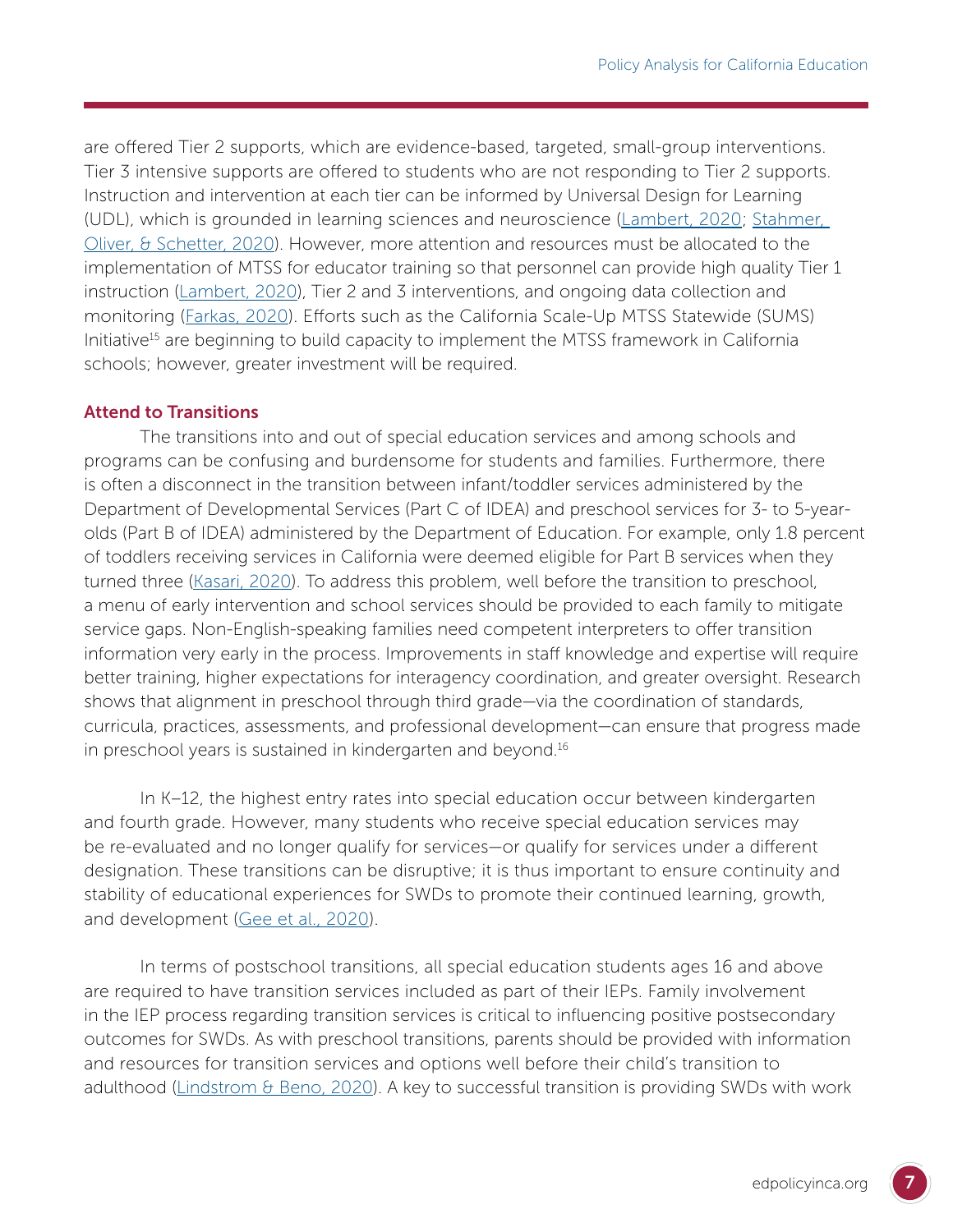

experiences and opportunities for career exploration in K–12 schooling, including access to Career and Technical Education programs ([McFarlane & Guillermo, 2020](https://edpolicyinca.org/publications/work-based-learning-students-disabilities)). School districts also need to develop interagency collaborations to promote successful postschool education and employment outcomes.

# What Policies Can Equip Schools to Better Serve SWDs?

There are many avenues for the state to support schools as they seek to improve instruction and services for SWDs. The following are policy recommendations that emerged from the set of 13 studies in this PRP.

#### Establish Positive Expectations about Inclusion

Educators' attitudes and expectations about inclusion are of critical importance, as unconscious bias may interfere with educators' willingness to use evidence-based practices or to include SWDs in their classroom. False beliefs, such as the notion that including SWDs will compromise the education of more typically developing students, can result in the use of punitive or exclusionary practices, which are ineffective and harmful for all students (Stahmer [et al., 2020](https://edpolicyinca.org/publications/improving-education-california-students-professional-development)).

What can the state do to influence educator attitudes and expectations? Policymakers can learn from practices in other states, like Florida, which has made notable progress on its inclusion rates and outcomes for SWDs through state policy. Florida's commitment to inclusion was codified in 2013 when state leaders enacted a key legislative statue defining it:

*A school district shall use the term "inclusion" to mean that a student is receiving*  education in a general education regular class setting, reflecting natural *proportions and age-appropriate heterogeneous groups in core academic and elective or special areas within the school community; a student with a disability is a valued member of the classroom and school community; the teachers and administrators support universal education and have knowledge and support available to enable them to effectively teach all children; and a teacher is provided access to technical assistance in best practices, instructional methods, and supports tailored to the student's needs based on current research.17*

And in 2014, Florida updated its Educator Certification Renewal Requirements to include a provision stipulating that every educator applying for certificate renewal must earn at least one college credit or 20 hours of in-service training in teaching SWDs ([Humphrey et al., 2020\)](https://edpolicyinca.org/publications/what-california-can-learn-other-states). Like Florida, California could take a bold step forward by defining what inclusion means for the state and clarifying how it will be supported.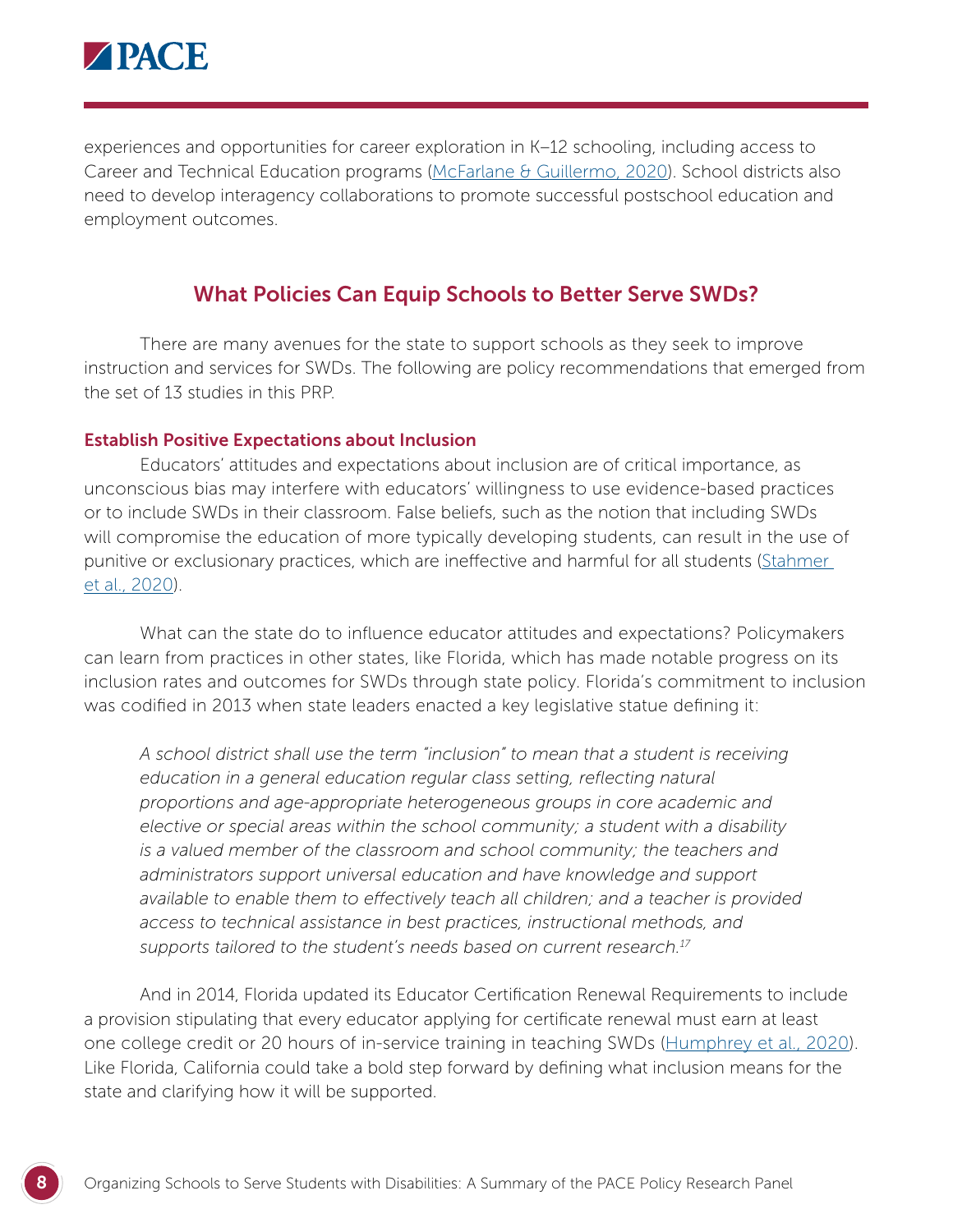#### Develop Capacity of the Educator Workforce to Support SWDs

Increasing rates of inclusion for SWDs in general education classrooms is an important but insufficient step towards meeting the needs of SWDs. California's educators—special education teachers, general education teachers, and administrators—must be prepared and equipped to meet the needs of all students with high-incidence disabilities.

**Special education teachers.** California's severe shortage of qualified special education teachers can be mitigated through policy. By improving access to high-quality preparation programs; expanding and strengthening professional development; improving working conditions for special education teachers (e.g., reducing caseloads and increasing administrative supports); and increasing compensation,<sup>18</sup> the state can recruit and retain a stable workforce of well-prepared special educators ([Ondrasek et al., 2020\)](https://edpolicyinca.org/publications/californias-special-education-teacher-shortage).

General education teachers and administrators. As California strives to increase its inclusion rates, general education teachers will play an increasingly pivotal role in educating the state's SWDs. Many students with high-incidence disabilities (about 80 percent of SWDs) have the cognitive ability to learn. Therefore, it is imperative for all educators to understand these disabilities and to develop the skills and knowledge required to support students with learning differences [\(Stahmer et al., 2020](https://edpolicyinca.org/publications/improving-education-california-students-professional-development)). Teacher development programs can in turn better support new teachers by integrating special education into student teaching, mentoring, and coursework to achieve greater program coherence [\(Gottfried & Kirksey, 2020\)](https://edpolicyinca.org/publications/preparing-teachers-educate-students-learning-disabilities). School leaders must clearly specify and communicate the importance of inclusion by strengthening and expanding professional development and ongoing job-embedded coaching and data-based supervision [\(Stahmer et al., 2020](https://edpolicyinca.org/publications/improving-education-california-students-professional-development)), including support for effectively implementing MTSS (as discussed above).

#### Systematize and Communicate Data on Services and Outcomes for SWDs

To continuously improve its support for SWDs, California must develop and utilize a more unified and transparent data system. Ideally, the California Cradle-to-Career Data System Act, passed in 2019, will clear the way for a statewide data infrastructure that strengthens and informs the support of SWDs. A robust data system with interagency linkages and unique child identifiers can give insight into what services students receive from different agencies, how well they progress through different systems, and how resources are allocated. Such a data system would connect information starting from the earliest screening, referral, and evaluation through initiation and delivery of services. It would also link between children transitioning into and out of programs from preschool throughout K–12 and into the postsecondary transition, and would provide meaningful measures to monitor progress and determine outcomes [\(Hunt, 2020;](https://edpolicyinca.org/publications/identifying-young-children-early-intervention-california) [Kasari, 2020](https://edpolicyinca.org/publications/transition-preschool-children-disabilities); [Lindstrom & Beno, 2020](https://edpolicyinca.org/publications/promoting-successful-transitions-students-disabilities)).

California can learn from other states about how to use data to improve service delivery and resource allocation for SWDs. A Massachusetts school data system, Resource Allocation and District Action Reports,<sup>19</sup> allows local districts and the public to compare achievement levels of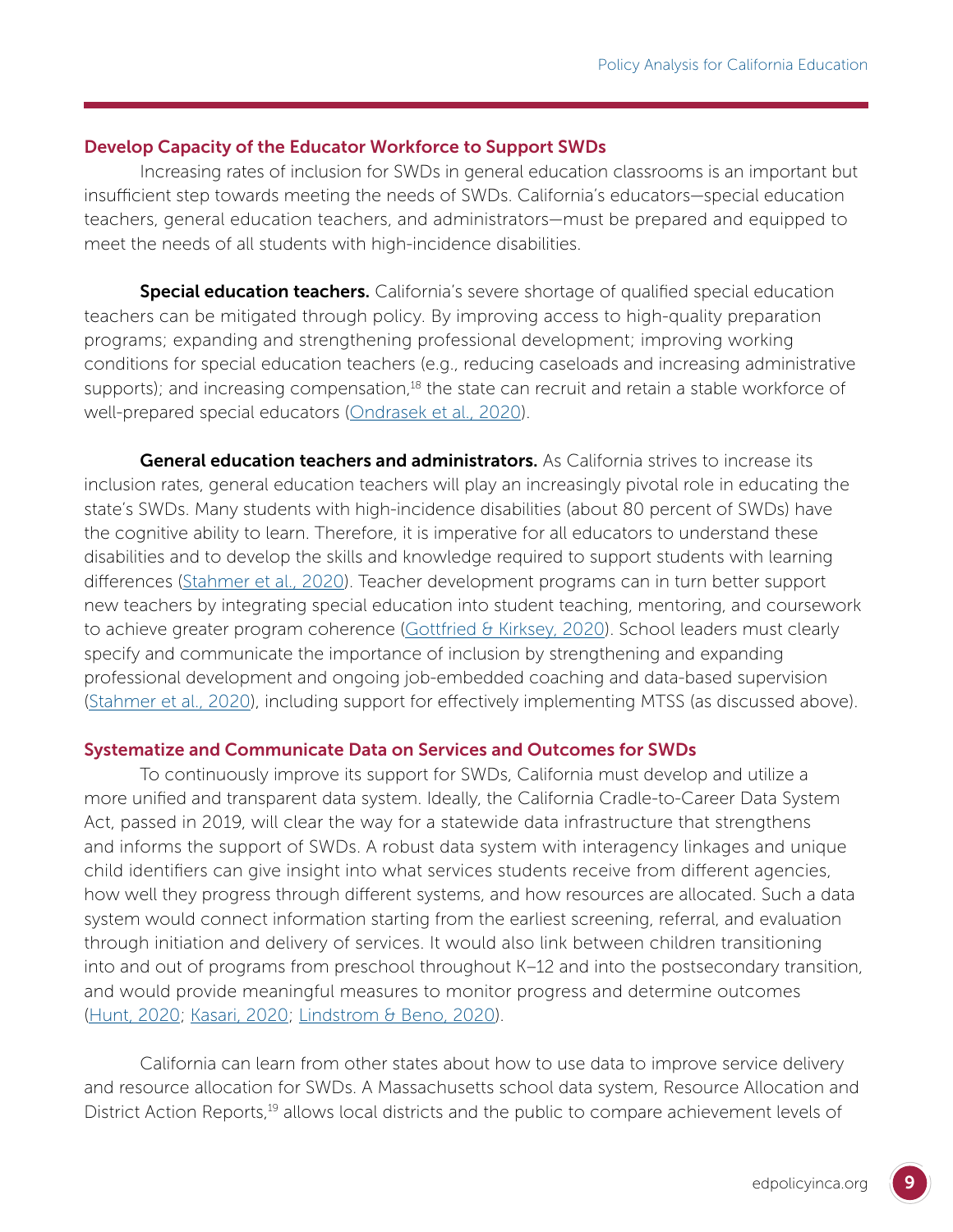

SWDs and inclusion rates, resource allocation, staffing, enrollment patterns, and trajectories with comparable districts. Access to comprehensive information on SWDs can empower districts to modify their approaches, allow the state to identify districts needing improvement, and provide opportunities for districts to learn from each other. Similarly, Florida has implemented a schooland district-based assessment system (Best Practices for Inclusive Education<sup>20</sup>) that is facilitated in order to promote self-reflection, stakeholder engagement, and deliberate improvement in inclusive practice [\(Humphrey et al., 2020\)](https://edpolicyinca.org/publications/what-california-can-learn-other-states).

#### Foster Interagency Collaboration

Students with disabilities are often simultaneously entitled to services from multiple child-serving systems, and yet students and families are frequently unable to access the support they need when they need it. While interagency agreements are required between agencies, for the most part they remain siloed—without cross-system accountability and common goals, interagency alignment and collaboration is a goal yet to be achieved. Shared cross-system governance and accountability systems at the state and local levels with fiscal authority are critical to achieving system coherence and meaningful collaboration ([Powell et al., 2020\)](https://edpolicyinca.org/publications/realizing-one-integrated-system-care-children).

# **Conclusion**

California is taking steps to enact and strengthen many of the recommendations in this brief; however, the path toward meaningful improvement will require substantial, systematic, and sustained investment to deliver the special education and services that students with disabilities in California need and deserve. The research produced as part of the PACE Policy Research Panel *Special Education: Organizing Schools to Serve Students with Disabilities in California* provides a roadmap for policy and practice towards improving services at scale.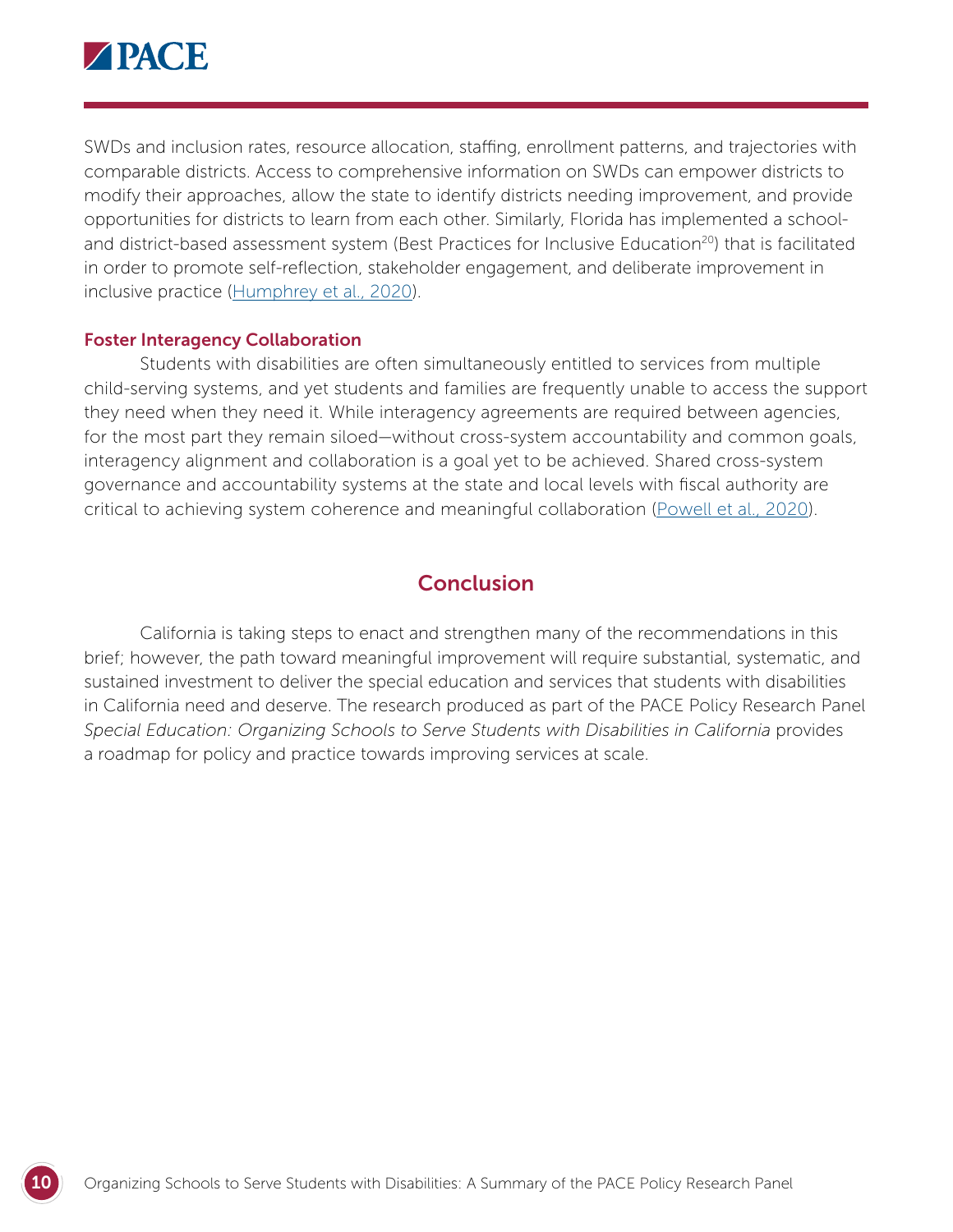# **Endnotes**

*Correction.* The release of the first versio[n of Ondrasek et](https://edpolicyinca.org/publications/californias-special-education-teacher-shortage) al. stated that caseloads for special education resource specialists can exceed 32 students with approval of a state waiver; in fact caseloads can increase up to (but not beyond) 32. This error appeared in the report on pp. 19, 27; in the brief on pp. 6, 9; and herein on p. 5. The updated report and brief were released in March 2020.

- <sup>1</sup> U.S. Department of Education's Office of Special Education and Rehabilitative Services. State Performance Plans/Annual Performance Reports (SPP/APR). https://sites.ed.gov/idea/spp-apr
- <sup>2</sup> Willis, J., Krausen, K., Byun, E., & Cap[aras, R. \(2018\). In the era of the L](https://sites.ed.gov/idea/spp-apr)ocal Control Funding Formula: The shifting role of California's chief business officers. *Getting Down to Facts II*. Policy Analysis for California Education, Stanford University. https://gettingdowntofacts.com/publications/era-local-control-funding-formula-shifting-role-californias-chief-business-officers
- <sup>3</sup> *40t[h Annual Report to Congress on the Implementation of the Individuals with Disabilities Education Act, 2018.](https://gettingdowntofacts.com/publications/era-local-control-funding-formula-shifting-role-californias-chief-business-officers)* Quotation at p. 196. http://www.ed.gov/about/reports/annual/osep
- <sup>4</sup> The set of [PACE Policy Research Panel briefs and reports c](http://www.ed.gov/about/reports/annual/osep)an be found here: www.edpolicyinca.org/initiatives/pace-policyresearch-panels/organizing-schools-serve-students-disabilities
- <sup>5</sup> Cal[ifornia Department of Education. \(n.d.\). California School Dash](http://www.edpolicyinca.org/initiatives/pace-policy-research-panels/organizing-schools-serve-students-disabilities)board. https://www.caschooldashboard.org/reports/ca/2019
- <sup>6</sup> California Department of Education. (n.d.). Dataquest. https://dq.cde.ca.[gov/dataquest](https://www.caschooldashboard.org/reports/ca/2019)
- <sup>7</sup> Petek, G. (2019). Overview of Special Education in Cal[ifornia. Legislative Analyst's Office](https://dq.cde.ca.gov/dataquest). https://lao.ca.gov/reports/2019/4110/ overview-spec-ed-110619.pdf
- <sup>8</sup> The CORE districts–Fresno, Garden Grove, Long Beach, Los Angeles, Oakland, Sacramento City, San Francisco, and Santa Ana unified school districts—together represent over one million students, nearly 20 percent of the students served in California.
- <sup>9</sup> https://www.caschooldashboard.org
- <sup>10</sup> [Underrepresentation is also an issue f](https://www.caschooldashboard.org)or Latinx and Asian American students, but to a lesser extent.
- <sup>11</sup> Bell, C., White, R., & White, M. (2018), A system's view of California's teacher education pipeline. *Getting Down to Facts II.* Policy Analysis for California Education, Stanford University. https://gettingdowntofacts.com/publications/systems-viewcalifornias-teacher-education-pipeline
- $12$  Im[azeki, J. \(2018\). Adequacy and state fun](https://gettingdowntofacts.com/publications/systems-view-californias-teacher-education-pipeline)ding formulas: What can California learn from the research and national context? *Getting Down to Facts II.* Policy Analysis for California Education, Stanford University. https://gettingdowntofacts.com/ publications/adequacy-and-state-funding-formulas-what-can-california-learn-research-[and-national](https://gettingdowntofacts.com/publications/adequacy-and-state-funding-formulas-what-can-california-learn-research-and-national)
- <sup>13</sup> Re[back, R. \(2018\). Investments in student health and mental health in California's public schools.](https://gettingdowntofacts.com/publications/adequacy-and-state-funding-formulas-what-can-california-learn-research-and-national) *Getting Down to Facts II.* Policy Analysis for California Education, Stanford University. https://gettingdowntofacts.com/publications/investmentsstudent-health-and-mental-health-californias-public-schools
- <sup>14</sup> htt[ps://ocde.us/MTSS/Pages/CA-MTSS.aspx](https://gettingdowntofacts.com/publications/investments-student-health-and-mental-health-californias-public-schools)
- <sup>15</sup> [https://ocde.us/MTSS/Pages/California\\_SUM](https://ocde.us/MTSS/Pages/CA-MTSS.aspx)S\_Initiative.aspx
- <sup>16</sup> [Koppich, J. & Stipek, D. \(2020\). PreK–3 alignment: Challenge](https://ocde.us/MTSS/Pages/California_SUMS_Initiative.aspx)s and opportunities in California. Policy Analysis for California Education, Stanford University. https://edpolicyinca.org/publications/prek-3-alignment
- <sup>17</sup> Florida Statutes, 1003.57(2). https:/[/www.flsenate.gov/laws/statutes/2013/1003.57](https://edpolicyinca.org/publications/prek-3-alignment)
- <sup>18</sup> In the 2020 PACE/USC Ros[sier Poll, California voters indicated willingness to incre](https://www.flsenate.gov/laws/statutes/2013/1003.57)ase the pay of special education teachers. https://edpolicyinca.org/publications/pace-and-usc-rossier-polls-2020
- <sup>19</sup> htt[p://www.doe.mass.edu/research/radar](https://edpolicyinca.org/publications/pace-and-usc-rossier-polls-2020)
- <sup>20</sup> [http://www.floridainclusionnetwork.com/](http://www.doe.mass.edu/research/radar)school-bpie

# Author Biographies

Jeannie Myung, Ph.D., is the Director of Policy Research at PACE.

Heather Hough, Ph.D., is the Executive Director of PACE.